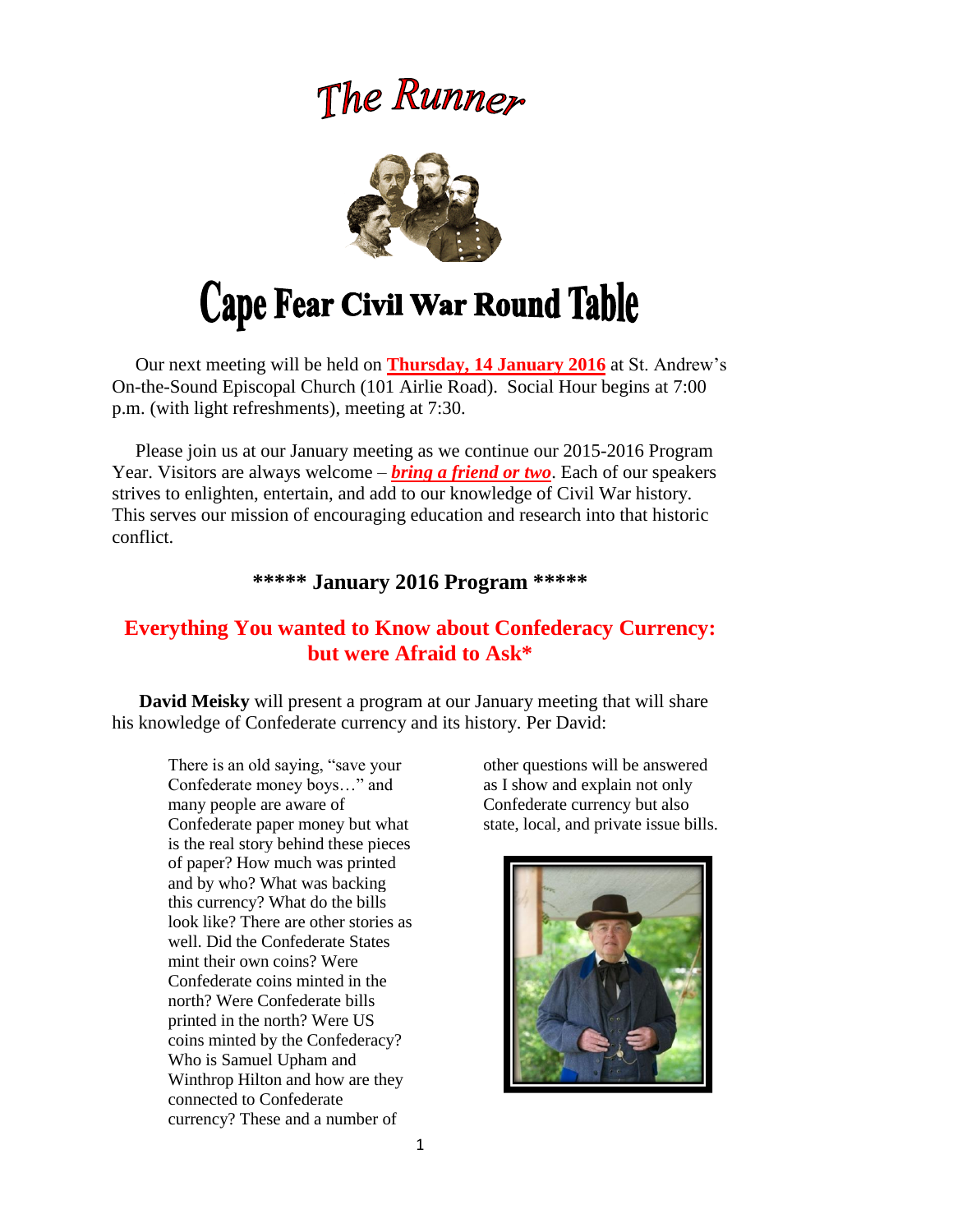A history graduate of George Mason University, **David Meisky** retired from the Fairfax County Public Library. He has re-enacted for a number of years and started appearing as "Extra Billy" Smith in the spring of 2008, after a good deal of study. He has also performed a first person portrayal of Captain David Meade, a Confederate army paymaster, which allowed him to display and discuss his collection of period money. As an infantry private, he has served for a number of years with the Fairfax Rifles, Company D of the 17th Virginia Infantry Regiment.

#### *Editor*

#### **\****Owners of period bills are encouraged to bring them to the January meeting where David will provide information about your currency.*

#### **\*\*\*\*\* Trivia Questions for January \*\*\*\*\***

**1 –** When did the Confederate government first issue currency?

**2 -** Who were Samuel Upham and Winthrop Hilton and what was their connection to Confederate currency?

**3 –** Where was the initial construction of the C.S.S. *Neuse* and by whom?

#### **\*\*\*\*\* Raffle Winners \*\*\*\*\***

#### **Raffle Master: Ed Gibson**

If you have books, prints, or other items that you would like to donate to the raffle, contact Ed Gibson [\(egibson759@aol.com\)](mailto:egibson759@aol.com) before our next meeting. *The raffle is one of the components which allow the CFCWRT to fund our activities and our speakers*. Please take part in our raffle by contributing items and/or purchasing tickets.

Thank you to everyone who purchased tickets to the book raffle.

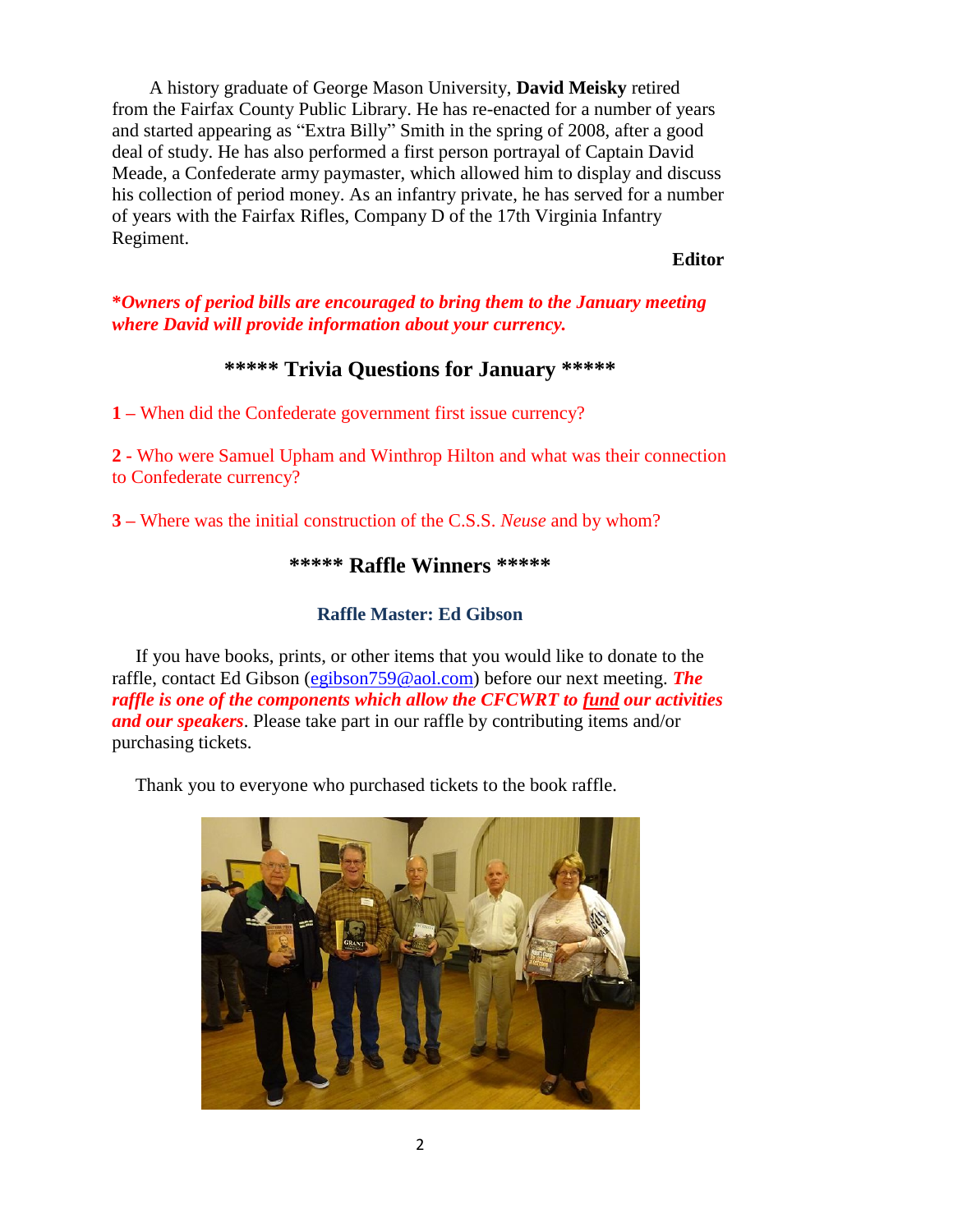*Pickett's Charge: The Last Attack at Gettysburg* **Marie Winzinger** *Lee's Young Artillerist: William R.J. Pegram* **Jim Gannon** *Southern Storm: Sherman's March to the Sea* **Walt Bullard** *Grant: A Biography* **Jim Gannon** *A Chain of Thunder: A Novel of the Siege of Vicksburg* **Joe George** *Images of the Civil War* **John Moore** *Last Flag Down* **Linda Lashley**

\*\*\*\*\* **Member News & Activities** \*\*\*\*\*

**Blockade Runner the** *Robert E. Lee*

 If you have member news or news about Civil War events that you think would be of interest to CFCWRT membership, send me an email with the details. Thank you.

1 – Wishing each of you and your family very **Merry Christmas** and a **Happy New Year!**

2 – *The February Dinner will change date and venue*. The meeting will be on **February 4, 2016** at the **Blockade Runner** in Wrightsville Beach. **Kelly Hinson** will return in: **An Evening with Mrs. Thomas "Stonewall" Jackson.**



Mark your calendar and save this date. The cost is \$35/person (includes meal and a raffle ticket for some excellent Civil War related items). Space is limited to 80 attendees, so get your reservation to Bruce Patterson via mail (**P.O. Box 15750, Wilmington, NC 28408**), phone (**910-794- 8905**) or at the next RT meeting. An additional opportunity exists for this meeting: If you want to celebrate an early Valentine's Day, Bruce has negotiated a special rate with the Blockade Runner for that nite – sound-side rooms \$100 or oceanfront rooms \$110.

 If you missed Kelly's last visit with our RT, this is your chance to experience how well interpretive history can be performed.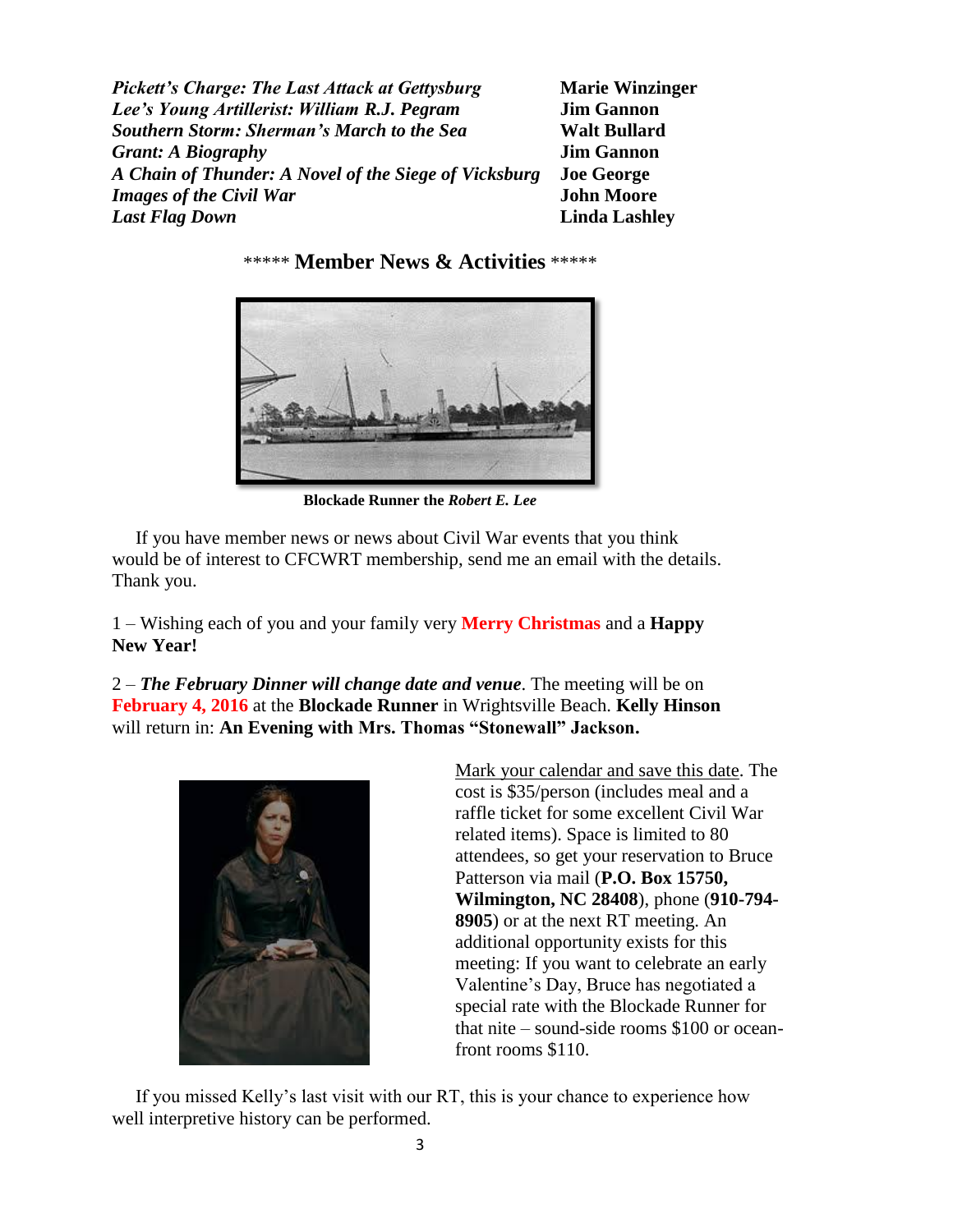

**Fort Fisher** 

3 – **"Help Wanted"** - We thought we would send out a notice to the area Civil War Roundtables letting you know that we are **seeking volunteers at Fort Fisher**. We are seeking people interested in history to assist us with giving tours of the fort and to help with group tours, as well as those who have experience in retail to help in the museum store. In the spring, we will also be seeking volunteers to work in the garden. Contact Becky Sawyer [\(becky.sawyer@ncdcr.gov\)](mailto:becky.sawyer@ncdcr.gov) or John Moseley [\(john.moseley@ncdcr.gov\)](mailto:john.moseley@ncdcr.gov).

## **\*\*\*\*\* December Program \*\*\*\*\***

## **I Give Them 'til Christmas: The Hard Luck Career of the CSS** *Neuse*

**Andrew Duppstadt** told the story of the C.S.S. *Neuse* from its beginning on October 17, 1862 until it was scuttled by its crew after Kinston fell to the Union army in March 1865. Between those dates, the efforts of the Confederate navy were frustrated by shortages of resources of every type. Andrew then told the story of the *Neuse* from its sinking in 1865 until its initial salvage efforts in 1956 and its display as a NC Historic Site in 1964. He continued the *Neuse* story as its outdoor displays were hit by multiple hurricanes during the 1990s. Hard Luck continued to

follow the *Neuse* until it was moved to its current location in 2012.

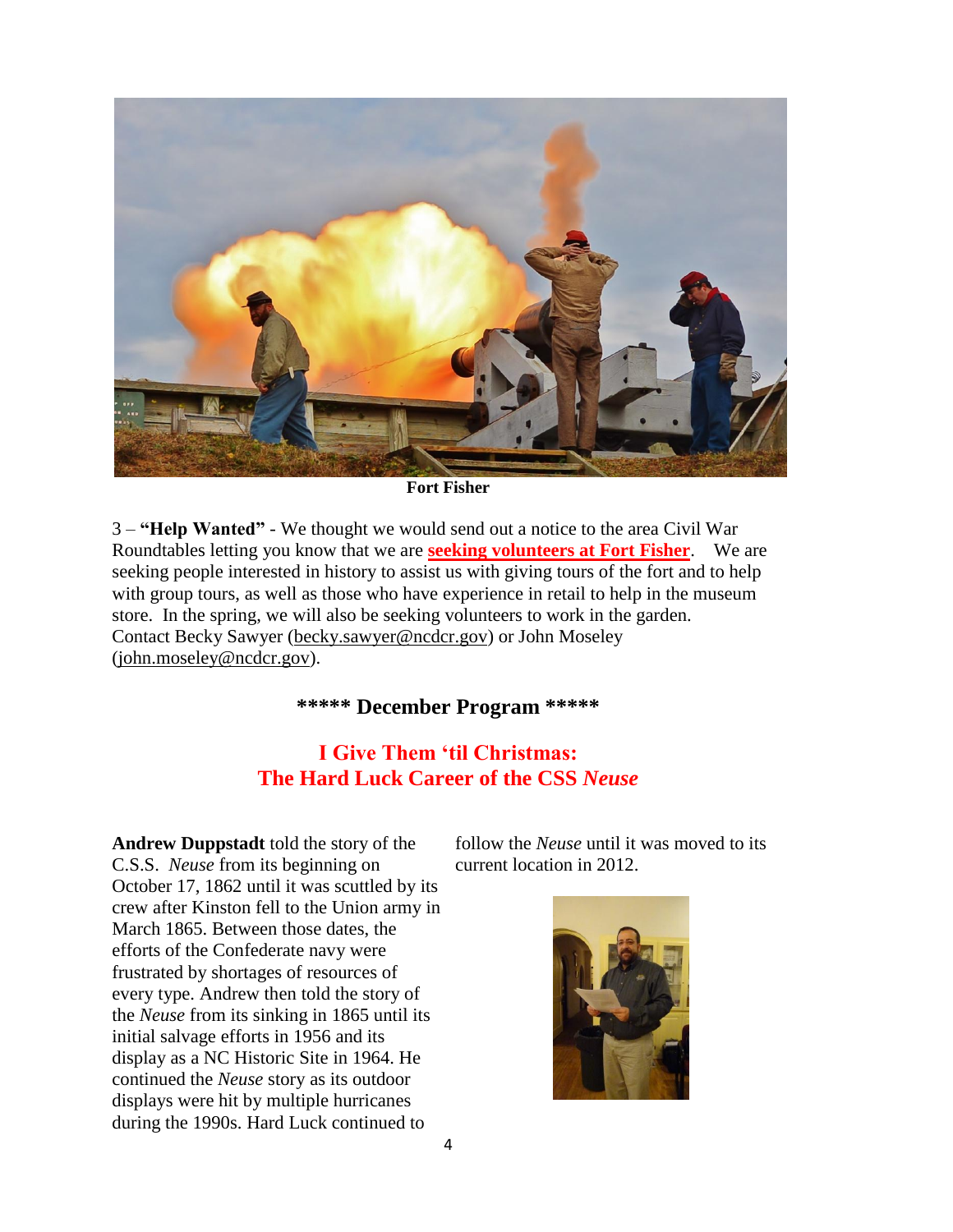Today the C.S.S. *Neuse* rests comfortably in the fully-enclosed Civil War Interpretive Center at 100 North Queen Street in Kinston, NC. At last, the C.S.S. *Neuse* is no long plagued by hard luck.

The Center is open to the public and is well worth the two hour drive up I-40.

## **\*\*\*\*\* Trivia Questions for January \*\*\*\*\***

**1 –** When did the Confederate government first issue currency? Per Dr. Melton McLaurin during his November 12, 2015 presentation, the Confederate government in Montgomery, Alabama issued \$1,000,000 in paper currency in March 1861. By August 1861, the government printers cranked out \$100,000,000. By the war's end, the Confederacy has issued \$1,700,000,000 in paper notes.

 Again per Dr. McLaurin, as the Confederates suffered increasing military defeats, the government had no way to support the value of its currency. The typical Confederate citizen lost faith in its notes as inflation destroyed its buying power.

**2 -** Who were Samuel Upham and Winthrop Hilton and what was their connection to Confederate currency? David will tell you much more about these resourceful Yankee businessmen, but for the purpose of this question, they were counterfeiters of Confederate currency.



**3 –** Where was the initial construction of the C.S.S. *Neuse* and by whom? On October 17, 1862, a contract was signed between the Confederate Navy Department and the shipbuilding firm of **Howard & Ellis** to construct an ironclad gunboat. The vessel *Neuse*, as it would later be identified, was one of 26 ironclads constructed and commissioned by the Confederate Government. The hull of the ship was to be turned over to the Navy Department by March 1, 1863, "complete in all respects ready to receive the engine and machinery . . . and fasten iron plating on said vessel."

Work on the Neuse was begun shortly after the contract was signed. The building of the ship commenced at **White Hall**, North Carolina (now Seven Springs), on the banks of the Neuse River.